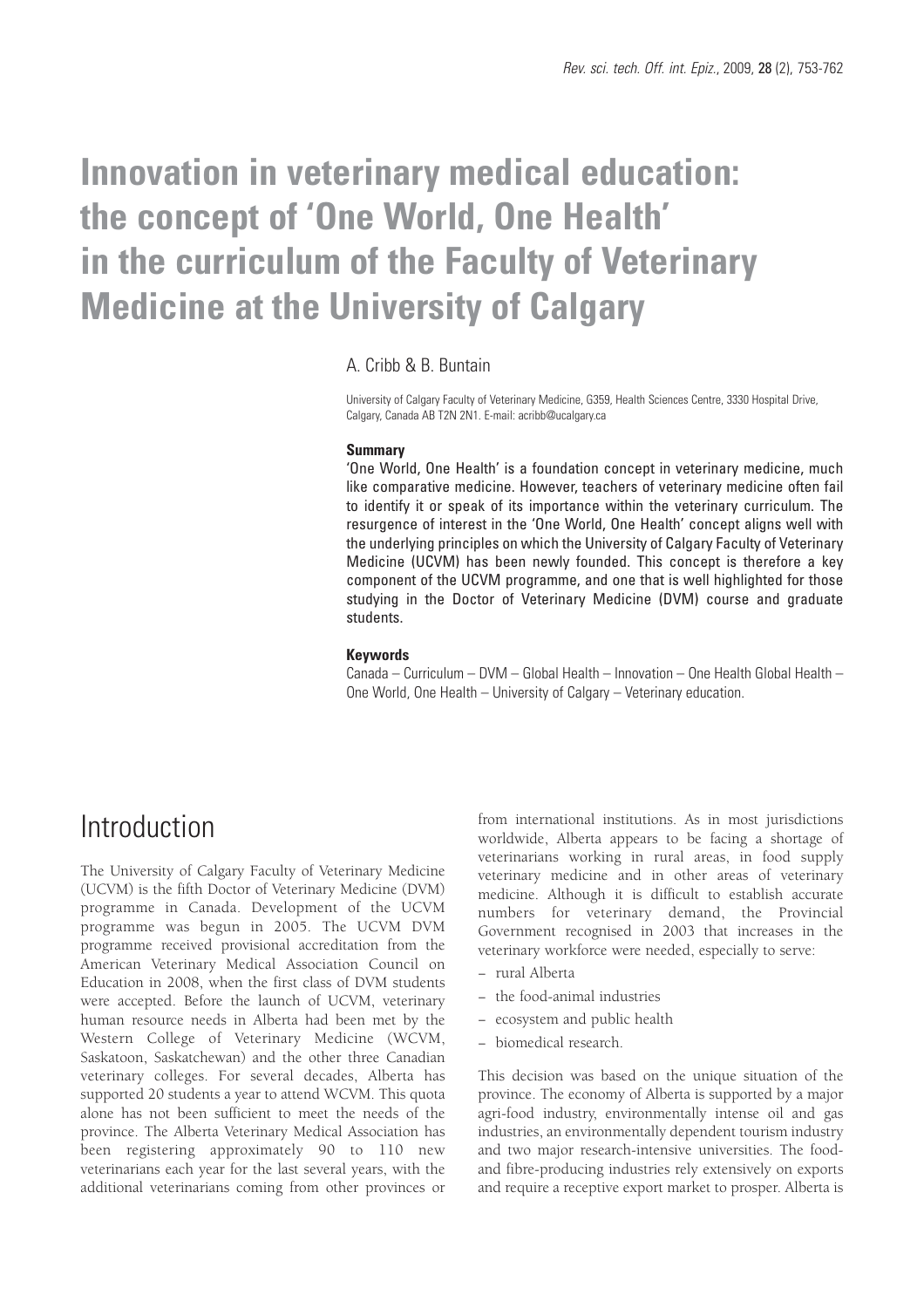the major beef producer in Canada and has extensive dairy, hog and poultry industries. It has the highest horseowning population in Canada. Alberta is home to a number of national and provincial parks. Domestic animals and wildlife frequently share the same land. Bison in northern Alberta are infected with tuberculosis and brucellosis, and these diseases, as well as others, have spilled into wildlife populations. The largest industrial development currently in Canada – the oil sands – has a major impact on the northern environment in Alberta, and oil and gas wells are distributed across farms and ranches throughout the province. In addition, Canada has experienced four important emerging infectious diseases in recent years: severe acute respiratory syndrome, bovine spongiform encephalopathy, avian influenza and, most recently, H1N1, resulting in billions of dollars of loss across the country. Other diseases introduced recently to Alberta have had a significant impact on human and animal health, such as West Nile virus and chronic wasting disease.

These factors convinced the Province that it needed to increase the number of veterinarians trained to serve its needs and willing to work in rural areas. Moreover, Alberta recognised the need to have veterinarians conversant with animal-human health interactions, public health and ecosystem health (or eco-health): areas that are now included under the 'One World, One Health' concept. The advantages of having an active, research-intensive veterinary college located within its borders, that could address issues of importance in Alberta, were also recognised.

The right to develop the programme was awarded to the University of Calgary when it proposed a close alliance with the Faculty of Medicine, which would enhance interactions between veterinary and human medicine and health. From the beginning, there has been significant collaboration among the institutes, departments and Faculties of Medicine and Veterinary Medicine, leading to unique cross-training, collaborative research and education and curriculum development opportunities, since the two faculties are partially co-located in the same physical complex.

This essay will provide a general overview of the DVM programme and focus on how perspectives on global health and 'One World, One Health' are being embedded in the programme and culture at UCVM. In 1997, the US Institute of Medicine defined global health as: 'health problems, issues and concerns that transcend national boundaries, may be influenced by circumstances or experiences in other countries, and are best addressed by cooperative actions and solutions' (4). The World Organisation for Animal Health (OIE) has promoted the 'One World, One Health' approach as a global health framework through which all stakeholders can integrate competent animal and human health systems to improve

Health' comprises: 'the collaborative efforts of multiple disciplines working locally, nationally, and globally, to attain optimal health for people, animals, and our environment' (1). 'One World, One Health' involves a cultural shift in veterinary and human medicine from disease care to health promotion and protection. For the purposes of the UCVM curriculum, One Health and Global Health are inexorably linked, and this discussion shall address how the UCVM curriculum reinforces the cultural shift needed to produce competent veterinarians to meet current and future challenges to animal, human and ecosystem health.

## An overview of the Doctor of Veterinary Medicine programme: an integrated core-elective curriculum

The four-year curricular model employed by UCVM is best described as an 'integrated core-elective curriculum' (Boxes 1 and 2), where students have foundational core general veterinary practice education with ample elective opportunities, including international and/or global health rotations. In a core-elective curriculum, all students take a required core programme and then choose a range of distinctive elective options that comprise a significant portion of the programme.

'Integrated' refers to the integration of basic and applied sciences across the curriculum, particularly through the employment of weekly clinical presentations, where students are exposed to a variety of clinical cases and professional problems that veterinarians face. The cases and the approach gradually become more complex as students progress from year one to year three. Integration also refers to the incorporation of hands-on, practical education with theoretical education throughout the curriculum, predominantly through clinical and professional skills courses.

The fourth year of the programme follows a distributed model, with *practicum* rotations occurring in sites distributed across Alberta, across Canada and internationally. This Distributed Veterinary Learning Community (DVLC) is composed of partners who are representative of the broad range of veterinary medicine (see details below). Extensive practical exposure in the first three years of the programme is designed, in part, to prepare the students for their fourth-year *practicum* rotations in community partner practices. A four-year curricular model was chosen to ensure exposure to the full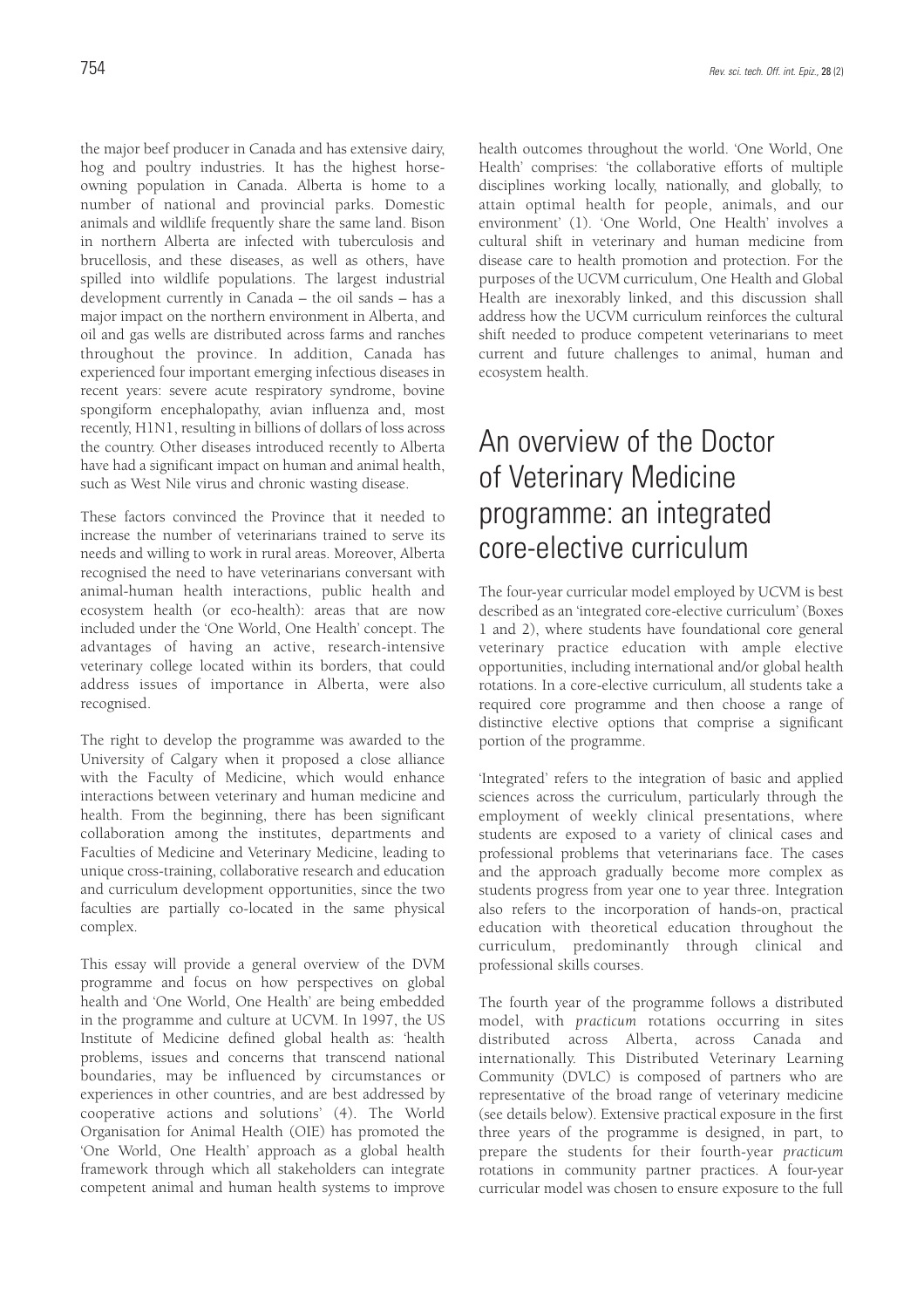### **Box 1**

### **The University of Calgary Faculty of Veterinary Medicine curriculum digest, years one to three**

Courses with an asterisk are dedicated to, or may include, Ecosystem and Public/Global Health/'One World, One Health'-related issues.

A semester is 12 to 14 weeks

| <b>Programme sequence</b>                     |                                       |  |  |
|-----------------------------------------------|---------------------------------------|--|--|
| <b>First year</b>                             |                                       |  |  |
| <b>Autumn</b>                                 | Winter                                |  |  |
| VETM 300: Clinical presentations I            | VETM 300: Clinical presentations I*   |  |  |
| VETM 305: Clinical skills I                   | VETM 305: Clinical skills I           |  |  |
| VETM 307: Professional skills I               | VETM 307: Professional skills I       |  |  |
| VETM 320: Anatomy & histology                 | VETM 320: Anatomy & histology         |  |  |
| VETM 321: Physiology                          | VETM 321: Physiology                  |  |  |
| VETM 322: Behaviour                           | VETM 342: Pathologic basis of disease |  |  |
| VETM 323: Animals, health & society*          | VETM 343: Immunology                  |  |  |
| VETM 324: Genetics & molecular biology        | VETM 344: Principles of epidemiology* |  |  |
| VETM 360: Introduction to veterinary medicine | VETM 345: Introduction to nutrition   |  |  |
|                                               | VETM 361: Animal industries           |  |  |
| Second vear                                   |                                       |  |  |

| ovoona your                           |                                                    |
|---------------------------------------|----------------------------------------------------|
| <b>Autumn</b>                         | Winter                                             |
| VETM 400: Clinical presentations II   | VETM 400: Clinical presentations II                |
| VETM 405: Clinical skills II          | VETM 405: Clinical skills II                       |
| VETM 407: Professional skills II      | VETM 407: Professional skills II                   |
| VETM 420: Health management*          | VETM 440: Public health & risk analysis*           |
| VETM 421: Systemic pathology          | VETM 421: Systemic pathology                       |
| VETM 422: Virology                    | VETM 442: Clinical pathology                       |
| VETM 423: Bacteriology                | VETM 443: Clinical pharmacology & toxicology       |
| VETM 424: Parasitology                | VETM 444: Diagnostic imaging                       |
| VETM 460: Applied nutrition           | VETM 450: Selected topics in Areas of Emphasis I*  |
| VETM 461: Outbreak investigation*     | VETM 451: Selected topics in Areas of Emphasis II* |
|                                       | VETM 462: Foreign animal disease*                  |
|                                       | VETM 463: Field experiences in Areas of Emphasis*  |
|                                       | <b>Third year</b>                                  |
| <b>Autumn</b>                         | Winter                                             |
| VETM 500: Clinical presentations III  | VETM 500: Clinical presentations III               |
| VETM 505: Clinical skills III         | VETM 505: Clinical skills III                      |
| VETM 507: Professional skills III     | VETM 507: Professional skills III*                 |
| VETM 520. Advanced boalth management* | VETM 520. Advanced boalth managament*              |

| VETM 500: Clinical presentations III                   | VETM 500: Clinical presentations III                   |
|--------------------------------------------------------|--------------------------------------------------------|
| VETM 505: Clinical skills III                          | VETM 505: Clinical skills III                          |
| VETM 507: Professional skills III                      | VETM 507: Professional skills III*                     |
| VETM 520: Advanced health management*                  | VETM 520: Advanced health management*                  |
| VETM 521: Equine medicine & surgery                    | VETM 521: Equine medicine & surgery                    |
| VETM 522: Small animal medicine & surgery              | VETM 522: Small animal medicine & surgery              |
| VETM 523: Anaesthesiology & therapeutics               | VETM 540: Food animal medicine & surgery               |
| VETM 530: Selected topics in veterinary medicine I*    | VETM 541: Theriogenology                               |
| VETM 531: Selected topics in veterinary medicine II*   | VETM 542: Emergency & critical care                    |
| VETM 560: Introduction to veterinary field procedures* | VETM 550: Selected topics in veterinary medicine III*  |
| VETM 561: Ecosystem & public health field course*      | VETM 551: Selected topics in veterinary medicine IV*   |
|                                                        | VETM 560: Introduction to veterinary field procedures* |
|                                                        | VETM 562: Field projects in practice management        |
|                                                        |                                                        |

seasonal range of veterinary practice and to encourage participation in veterinary and animal health activities during summer periods. The fourth year of the programme is distributed over 12 months, with students following a 40-week curriculum.

create challenging and practical learning experiences; where students are taught in a combination of:

- − didactic lectures
- − group- and problem-based learning sessions
- − clinical case presentations
- − hands-on animal learning sessions
- − field experiences

The curriculum was not based on a single, existing, theoretical framework, but rather used different models to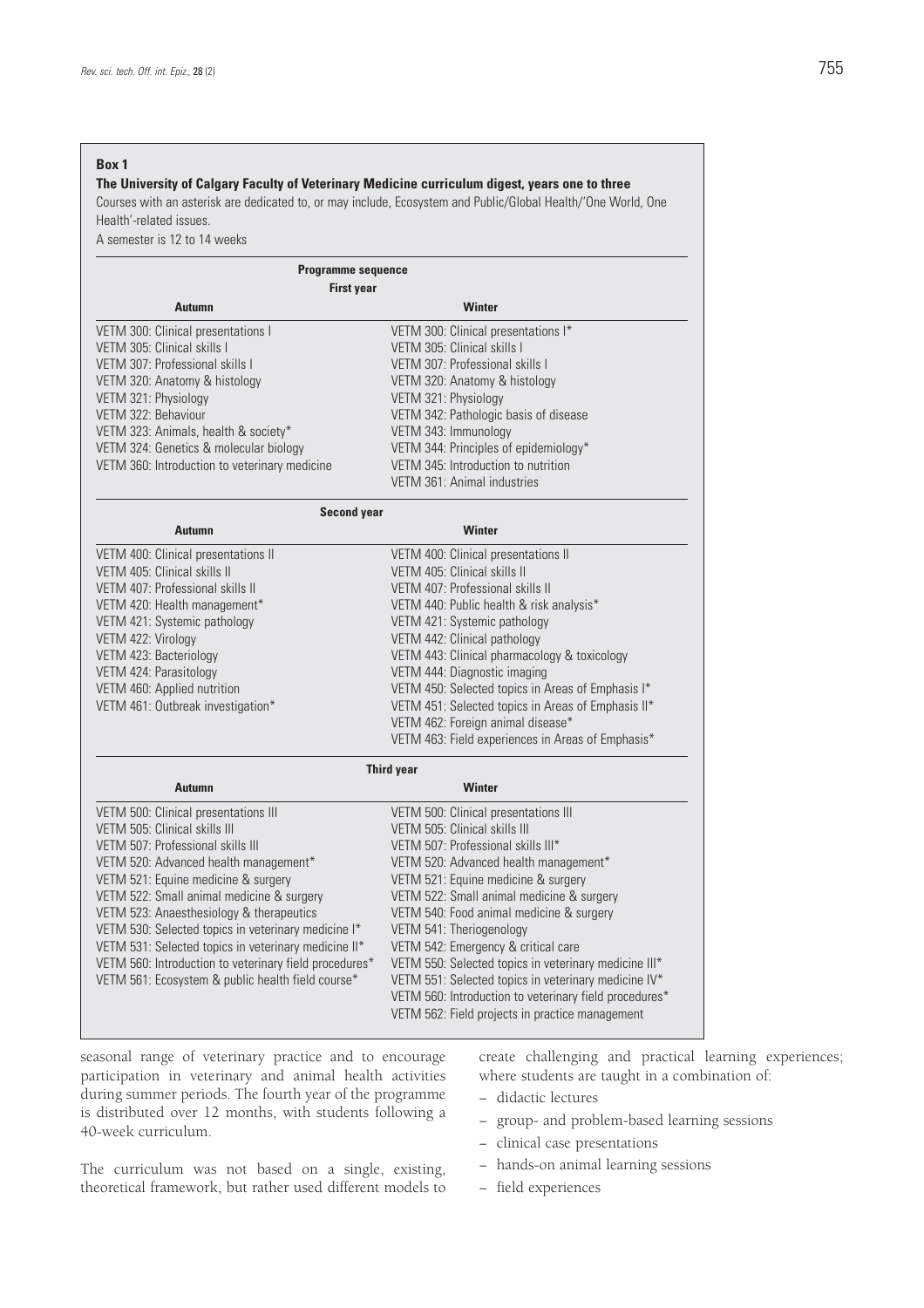### **Box 2**

**An overview of the structure of the fourth-year syllabus**

Students will follow a 40-week *practicum* rotation programme spread over 52 weeks. The fourth year will start immediately upon completion of the third year. Students will have a combination of compulsory and elective courses within the Area of Emphasis (AoE). Students will have the opportunity to focus their training heavily within the AoE or to prepare themselves for a multi-species, general practice environment by expanding their experiences through electives

#### **Fourth year**

Students take 4 courses in the 4th year. The year is scheduled over a total of 40 weeks across the entire calendar year. All 4 courses are comprised of *practicum* rotations that are also scheduled across the entire calendar year.

All academic year (May to April) VETM 570: Laboratory diagnostics (4 weeks) VETM 580: General veterinary practice (16 weeks: all major domestic species)

One of the following (14 weeks): VETM 582: Production animal health VETM 583: Ecosystem and public health VETM 584: Equine health VETM 585: Investigative medicine

One of the following elective courses (6 weeks): VETM 592: Production animal health: clinical enrichment VETM 593: Ecosystem and public health: clinical enrichment VETM 594: Equine health: clinical enrichment VETM 595: Investigative medicine: clinical enrichment

− practical laboratory sessions

− communication exercises with trained simulated clients.

The UCVM students receive a foundational core of general veterinary education spread over the four years. They have the opportunity to pursue electives in years two and three and, during the fourth year, will follow an enriched programme in one of the following Areas of Emphasis (AoE):

- − production animal health
- − ecosystem and public health
- − equine health
- − investigative medicine.

To assist them with their final selection of an AoE, students are given elective opportunities in all four AoE during the first three years. These electives provide experience in a particular area for students who are unfamiliar with that field, or prepare students to pursue an AoE programme in the fourth year. Students will be required to choose their preferred AoE in the third year. Each AoE programme in the fourth year is composed of required *practicum* rotations and a series of electives. Students are able to use the electives to either increase their depth of understanding and skill within a particular AoE or they may choose to broaden their experience to provide a suitable foundation for a general, multi-species veterinary practice.

### **Production animal health**

Production animal health covers the individual and population animal health of all food- and fibre-producing animal species. The intent is to educate veterinarians to meet the needs of the livestock industry and rural Alberta.

### **Ecosystem and public health**

Ecosystem and public health examines the interface of domestic animal, wildlife, human and environmental health. Its aim is to educate veterinarians to meet the needs of society through public and private practice in areas related to:

- − public health
- − food safety
- − environmental and agricultural interfaces

− wildlife conservation and zoological medicine and health.

### **Equine health**

This course covers the population and individual animal health of horses. The objective is to educate veterinarians to meet the needs of the equine industry, horse-owners and rural Alberta.

### **Investigative medicine**

Investigative medicine covers comparative medicine, biomedical research and laboratory-animal medicine. It also includes opportunities for research training in other areas of veterinary medicine. The intent is to encourage students to consider research careers in academia, industry or government, to advance animal and human health.

### **Distributed Veterinary Learning Community**

Another key feature of the programme is the Distributed Veterinary Learning Community (DVLC). The DVLC is composed of veterinarians and other appropriate educators who provide professional *practicum* rotations during the fourth year of the DVM programme in a variety of settings. Thus, DVLC partners include public and private practices, non-governmental organisations (NGO) and corporate practice, as well as research and government laboratories.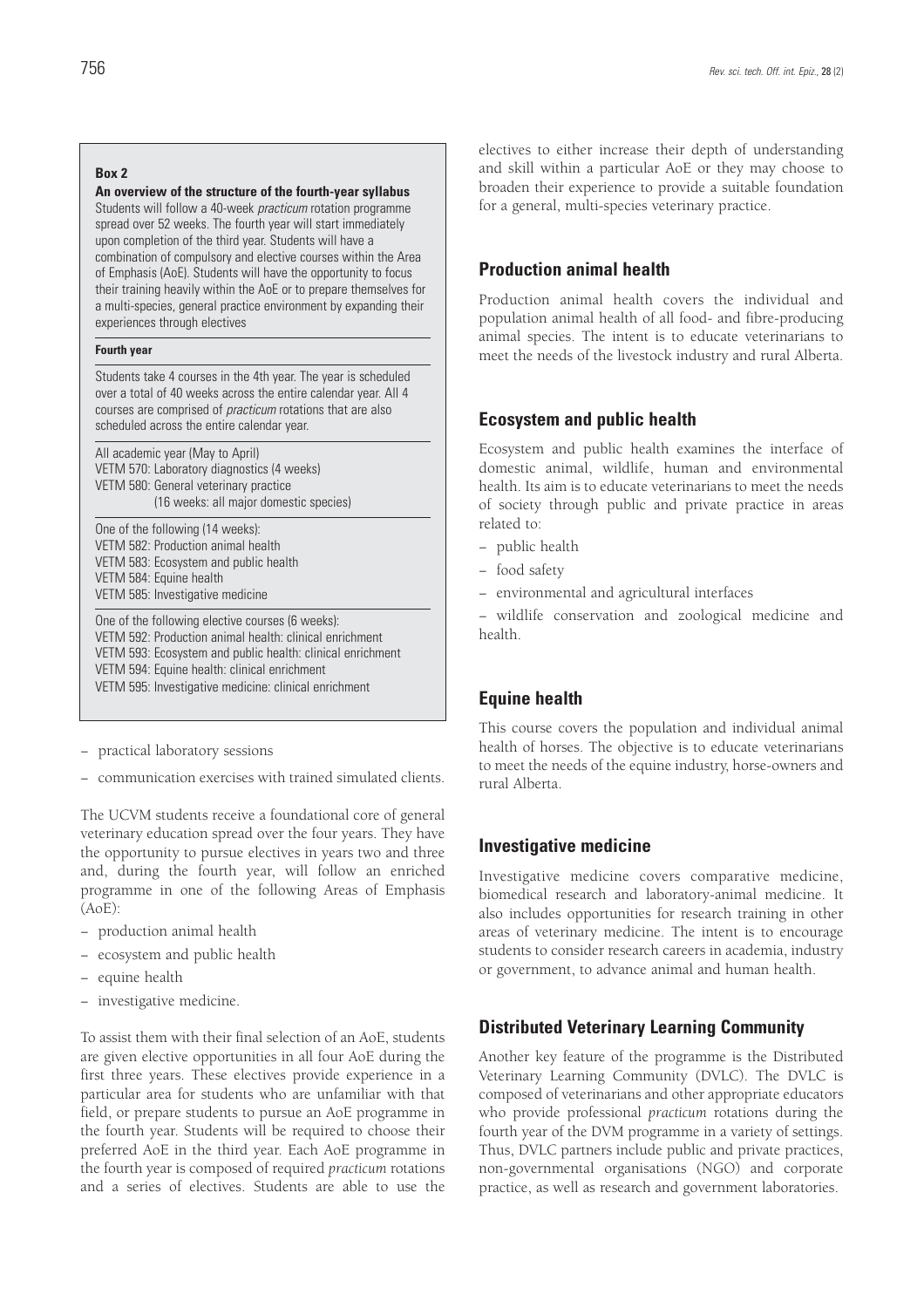The subset of this DVLC that encompasses clinical practice, and will serve as the UCVM academic teaching hospital, is referred to as the Distributed Veterinary Teaching Hospital (DVTH). The DVTH has a diverse stable of practices and veterinarians that will participate in the teaching of *practicum* rotations in the fourth year. Many primary-appointment faculty staff in UCVM are embedded in the DVTH. Through the development of the DVTH, UCVM is engaging a range of practice partners to provide practical learning experiences.

The DVLC model allows the creation of sufficient learning opportunities at key times of the year to meet teaching requirements. The four-year programme also enhances opportunities for the students to have summer work experiences between years one and three. To gain the full benefit from a four-year curriculum, UCVM is committed to creating opportunities for its students to take part in veterinary-related activities over the summer months and is seeking ways to support such activities.

## Administrative departments

The administrative structure of UCVM has been established to reflect its educational and research missions, and to create an environment in which the concept of 'One World, One Health' can thrive. The UCVM has four departments assigned responsibility for education and research in an AoE. The departments are:

- Production Animal Health
- Ecosystem and Public Health
- Veterinary Clinical and Diagnostic Sciences
- Comparative Biology and Experimental Medicine.

These departments are all multi-disciplinary, including faculty members from the relevant basic, applied, population and clinical sciences. In addition, there is an Assistant Dean of Government and International Relations, who assists with overall direction and development in governmental, NGO and international initiatives and relationships that would be expected specifically to support education in global health.

## Integrating 'One World, One Health' into the curriculum

The principles and knowledge required to develop a professional culture embracing 'One World, One Health' are integrated throughout the curriculum. Students will gain practical, life and international experience by being exposed to many professional partners in the DVLC, learning from an international faculty, and being introduced to jointly appointed professors with the Faculty of Medicine. This faculty has a 'global health initiative' encompassing the One Health approach in which the UCVM is a partner, providing rich international opportunities for graduate and DVM students to work and conduct research in multi-disciplinary teams.

The terminology employed throughout UCVM documents, such as 'distributed veterinary learning community', '*practicum* rotations', 'clinical and professional skills', 'professional practice and health' (as opposed to 'medicine' or 'disease'), has been carefully chosen to reflect the focus of this new veterinary programme (i.e. preventive medicine and health protection and promotion), and the breadth of the veterinary profession, as well as to ensure that all career choices within the profession are considered equally valid and respected. In this way, students will graduate with a firm understanding of the determinants of health, their roles in promoting animal, human and ecosystem health, and the ways in which veterinarians are crucial contributors to local, national and global health.

The UCVM curriculum integrates basic health disciplines, clinical cases, clinical and professional skills, and the AoE in a manner that routinely exposes students to issues that arise at the interface of animals, people and the environment. Students obtain broad professional expertise through experiencing a complete range of health, social and ecosystem concerns, taught by an international faculty. Students at UCVM are developing the ability to understand what global health and One Health mean, throughout courses that are delivered during the first three years (see Box 1). The veterinary students will matriculate from a unique educational experience with a professional culture of preventive medicine and health promotion and protection, as well as understanding the importance of competent veterinary and public health systems working collaboratively in the world of today. Continued evolution of the integrated curriculum will occur as feedback from students and faculty members guides changes.

One course that explores the interface between animals, people and the social and physical environment is the Animals, Health and Society (VM323) course in the first year. This course explores the role of the veterinarian in promoting animal and human health through animal health management. It is organised around an ecological framework that explores the interaction of ecological, medical, environmental and social factors that influence health and welfare in animals, as well as the contribution of these determinants to human health. The focus of the class is how to think about health in the practice of veterinary medicine and to discover ways that diseases can be prevented and health promoted. It introduces first-year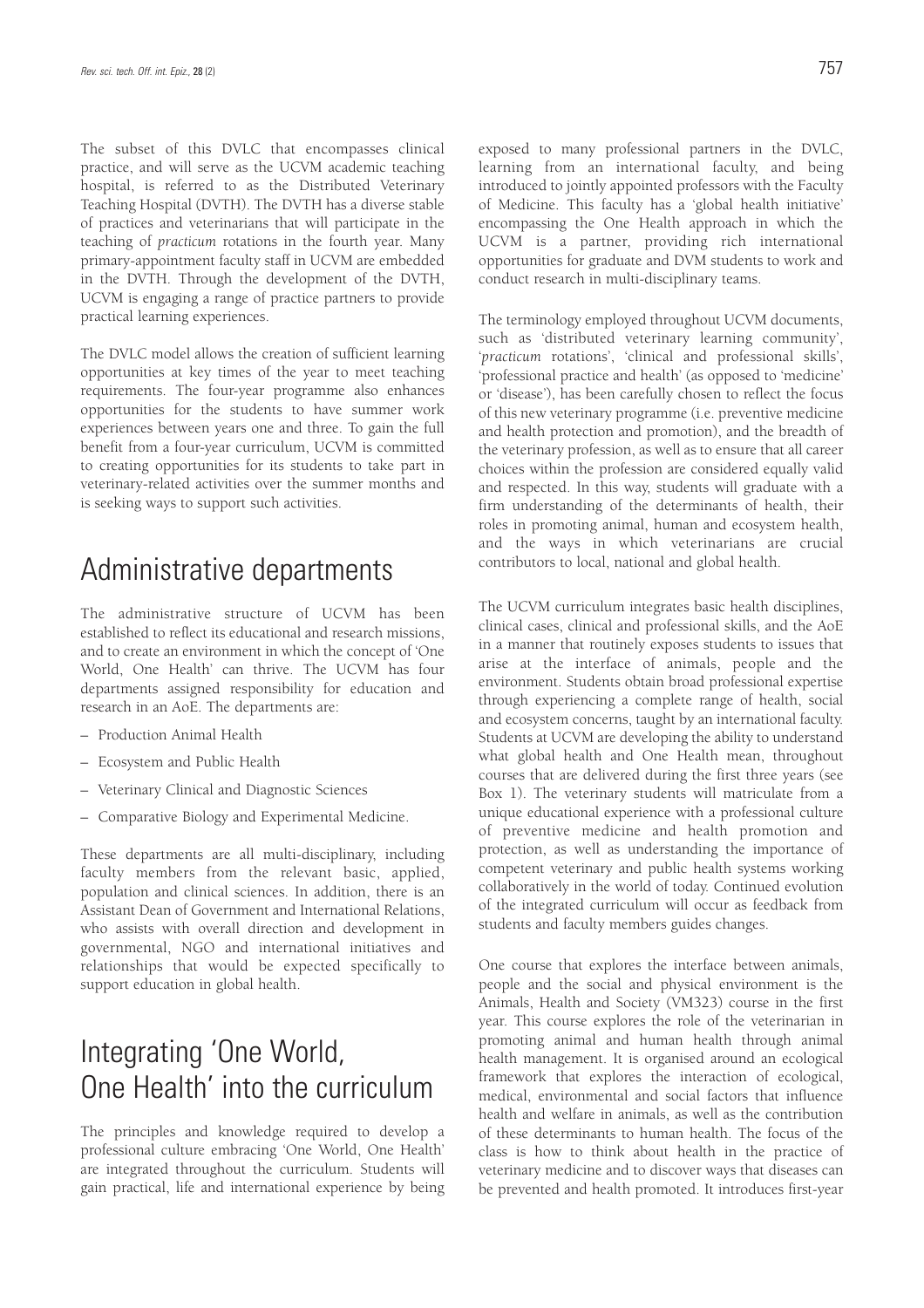veterinary students to ways in which healthy relationships between humans and animals can be supported by studying the factors that determine health and how these affect people and animals in their shared environment.

The UCVM and the Faculty of Medicine have co-developed a course suitable for pre-medical and pre-veterinary students in the Bachelor of Health Sciences programme that is entitled One Health/Global Health (HSOC 591). This course delves into global health issues and gives students an appreciation of the complexity of health research in the context of a developing country, where ecosystem, animal and human health are inextricably related.

### **Ecosystem and Public Health**

The area of emphasis and department most focused on the 'One World, One Health' agenda is Ecosystem and Public Health. Those students who select Ecosystem and Public Health as their fourth-year AoE will take an integrated and interdisciplinary, population and public health approach to achieving and maintaining healthy communities and environments, locally and globally. The programme focuses on understanding the interactions among people, domestic animals, wildlife and the environment, and develops strategies to prevent or minimise negative health consequences. It also emphasises leadership and communication skills required to work as a member of a multi-disciplinary team and to develop solutions to complex human, animal and ecosystem health issues. Those DVM students enrolled in this AoE will have priority for electives and other programmes in the same field. Graduate DVM students may pursue careers in:

- private or public practice
- public health
- wildlife health
- zoological conservation and management
- international veterinary medicine
- defence
- research.

It is anticipated that students who pursue this programme may also work in rural veterinary practice, serving a broader community and perhaps partly supported through government programmes. There has been considerable discussion on such programmes in Alberta, and they are referred to as a 'rural community veterinary practice model' (2).

Students taking the Ecosystem and Public Health AoE will be expected to develop the following core competencies and be able to:

– discuss the ecological, biological and social determinants of health and disease that influence, or are influenced by, humans, wildlife and domestic animals

– use evidence-based medicine to develop disease detection and control strategies for current and emerging health problems at the individual and population level, and know how data gathered from animal health surveillance activities can be used to forecast risks to animal, human and, in broader terms, ecosystem health

– identify the critical health issues facing the ecosystem, humans and animals in Alberta, Canada and globally, and consider how veterinarians contribute to the development of solutions for health issues at the animal-humanenvironment interface

– critically examine the roles and responsibilities of veterinarians in animal welfare and animal, public and ecosystem health, locally and globally

– examine the role of veterinarians in the development, implementation and communication of animal and public health policy.

The AoE course called, 'VETM 583 Ecosystem and Public Health,' will be 14 weeks long and combine required and elective rotations specifically related to this area. In addition to a 20-week core programme in general veterinary practice, students will spend an additional six weeks in electives of their own choice (the 'Clinical Enrichment course').

The VETM 583 Ecosystem and Public Health required rotations will focus on public, animal (domestic and wildlife), ecosystem and environmental health, using field work and case studies. The elective rotations will include a suite of options, such as:

- advanced public health
- advanced ecosystem and environmental health
- wildlife health and conservation medicine
- public practice
- international rotation(s) in global health issues

– research project(s) focusing on the interface of ecosystem, animal and public health

– further options to be developed.

In the Ecosystem and Public Health AoE course (VETM 583) and its Clinical Enrichment electives (VETM 593), students will have the opportunity to take additional relevant rotations, such as production animal herd health and advanced diagnostic pathology, that serve their career interests (see Box 3).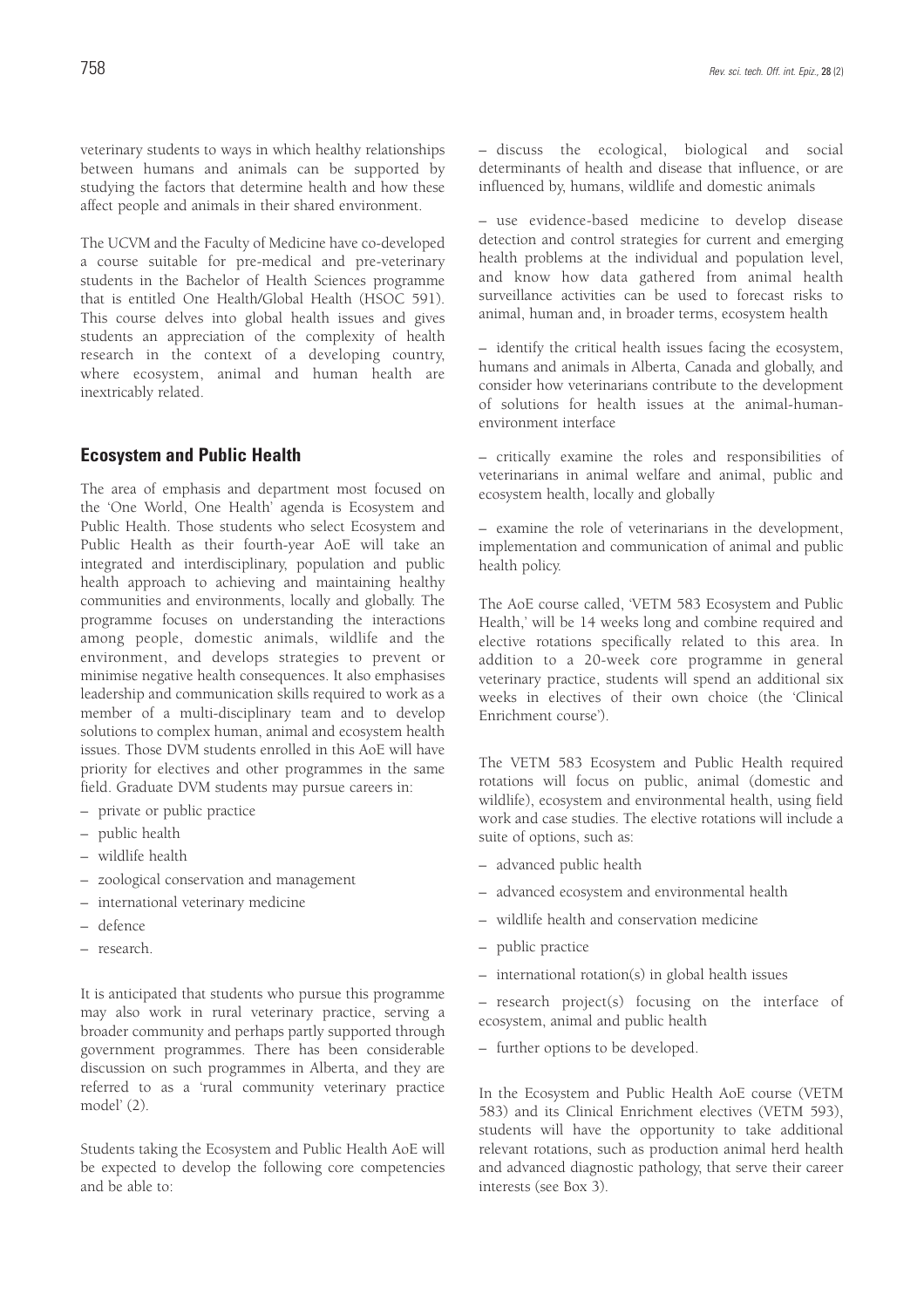### **Box 3**

### **Example of a** *practicum* **rotation programme in Ecosystem and Public Health**

The final *practicum* rotation programme in Ecosystem and Public Health has not been finalised at the time of writing, but the following provides a working template

| Required rotations (examples, 6 weeks)                                                                       | Elective rotations (examples, 10 weeks)                                     |
|--------------------------------------------------------------------------------------------------------------|-----------------------------------------------------------------------------|
| Public health and food safety                                                                                | Public health (advanced)                                                    |
| Ecosystem and environmental health                                                                           | Ecosystem and environmental health (advanced)                               |
| Wildlife health                                                                                              | Wildlife health and conservation medicine                                   |
|                                                                                                              | Public practice: provincial and national                                    |
|                                                                                                              | Global health: international assignment                                     |
|                                                                                                              | Research project in ecosystem and public health (4 to 8 weeks)              |
|                                                                                                              | VM 593: Ecosystem and Public Health clinical enrichment electives (6 weeks) |
| The following are examples of possible rotations that Ecosystem and Public Health students might be offered: |                                                                             |
| Production animal herd health                                                                                | Wildlife field medicine practice                                            |
| Advanced diagnostic pathology for production animal health                                                   | Zoological medicine                                                         |
| Equine/Small animal medicine and surgery (advanced)                                                          | Animal services: population medicine and programmes                         |
| Laboratory animal medicine                                                                                   | General rural veterinary practice                                           |
| Additional electives will be available                                                                       | Large animal medicine and surgery (advanced)                                |

Students who select the Ecosystem and Public Health AoE will also be able to pursue an international rotation focusing on global health, where they will gain further experience in the contribution of veterinarians and Veterinary Services to global health. Opportunities will be provided for students to work in multi-disciplinary teams with social scientists, biologists, physicians, ecologists, environmental scientists, medical geographers, epidemiologists and veterinarians with diverse expertise.

Students throughout the DVM programme will understand the value of robust, well-trained animal and public health veterinarians who know how to build partnerships across many disciplines and organisations to deliver the best animal and public health services. Students are taught the importance of international organisations in promoting global health: however, Ecosystem and Public Health rotations would, for example, delve more deeply into how the OIE tool for performance evaluation of Veterinary Services (5) is used, and how it can also identify gaps and weaknesses in the ability of these Services to comply with OIE international standards and promote global health. Discussions on the minimum veterinary training and education needed to ensure a competent Veterinary Services system will assist students to appreciate their important public service role as licensed, certified or accredited veterinarians in ensuring exported and

imported products and animals meet national regulations and internationally established guidelines.

It is important to reiterate that all students in the DVM programme will be exposed to the concepts of 'One World, One Health', beginning in the first year of the curriculum. It is recognised that the international dependency of the agri-food, tourism and oil and gas industries in Alberta makes it essential that veterinarians working in all areas appreciate and are able to apply these principles in their professional practice, regardless of the nature of that practice.

### Graduate education

This article has focused on the DVM programme. However, it is important to recognise that graduate education in disciplines serving or related to the concept of global health in the context of 'One World, One Health' will also be essential in the overall success of the veterinary profession in this area. Graduate education will drive advancement in the area as a whole, but it will also influence the DVM programme. Professional DVM students will see graduate students, interns, residents and post-doctoral fellows pursuing interesting and exciting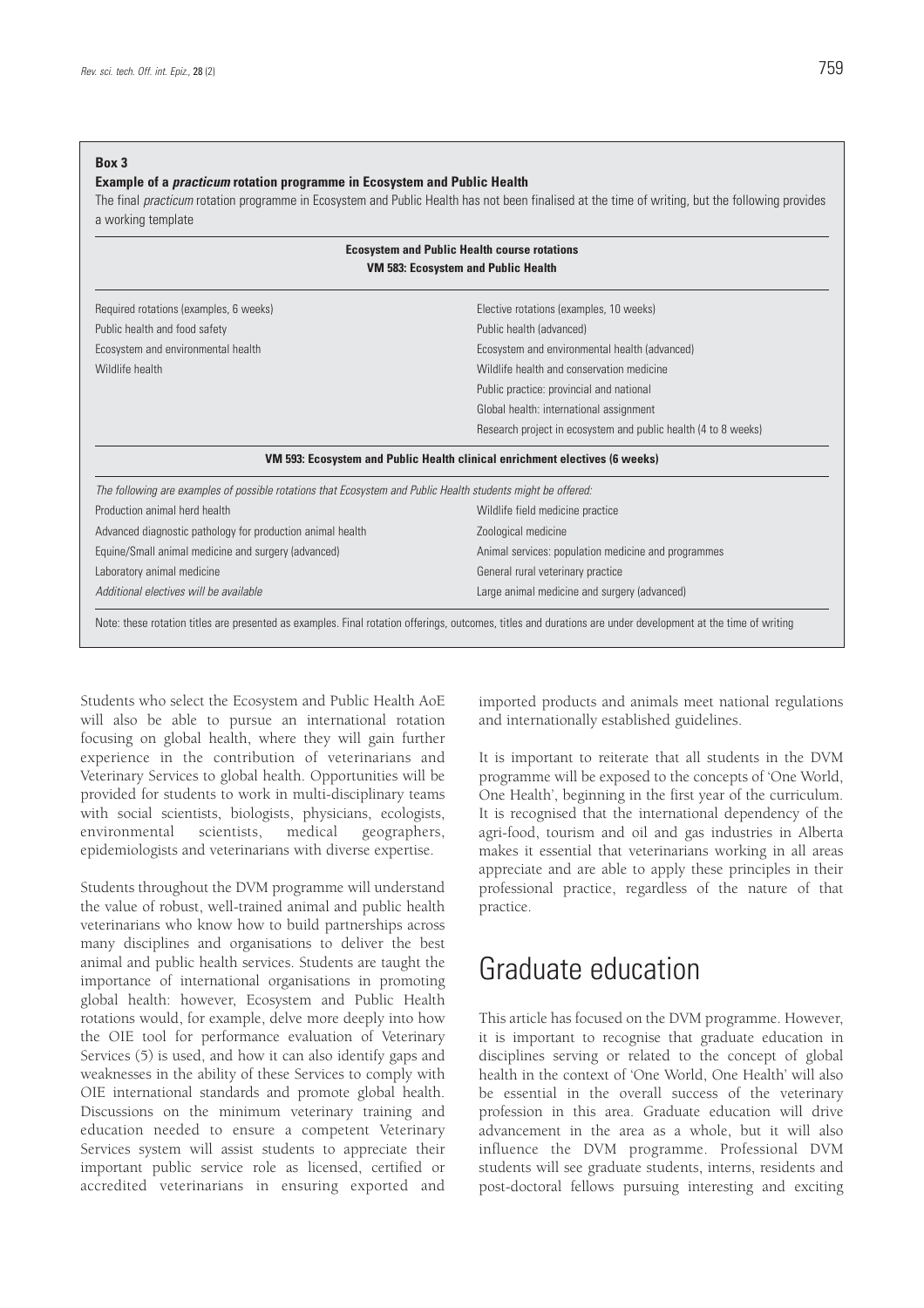research and career opportunities within the field. This will serve to encourage the students but also to validate this option as a career choice. Involving graduate students in the professional education programme will help to reinforce this. An active graduate programme in this area will also help to expose graduate students pursuing other career pathways.

At present, the faculty has six graduate students pursuing programmes specifically related to 'One World, One Health' and ecosystem and public health. Many aspects of these programmes are in collaboration with the Faculties of Medicine (Department of Community Health Sciences), Environmental Design and Biology. Thus, the UCVM graduate programme has been established, providing ample opportunity for Canadian and international students to research areas of improving local and global health in a 'One World, One Health' contextual framework.

### Impact to date

It is too early to make any assessment of the impact of the UCVM DVM programme on the attitudes or competencies of its students. At the time of writing, the students had been in the programme for approximately one year. They appeared very receptive and responsive to the concepts of 'One World, One Health', presented through seminar events, International Student Club activities, and through courses such as Animals, Health and Society (VETM 323) that explore the role of veterinarians in supporting the United Nations Millennium Goals (3). They have had structured opportunities for exposure to the 'One World, One Health' concept within the curriculum, as well as extracurricular activities, such as invited speakers and a World Rabies Day function. One point emphasised to the students is that 'One World, One Health', while it has become an imperative as the world has developed and expanded, is not a new concept for veterinary medicine. The philosophy that veterinary medicine exists to serve society through the maintenance of animal and human health has not changed, nor has the concept that veterinarians must consider factors beyond the individual animal or herd.

While the authors cannot offer an assessment of curricular effectiveness, they can provide some interesting numbers and anecdotes on admissions to the programme. Conversations with students revealed that several students relocated within Canada to gain eligibility for admission because of the specific offerings in Ecosystem and Public Health and the perceived broad and inclusive approach to veterinary education. Admission to the programme was based on academic performance and an interview/essay process that attempted to assess attributes that were considered desirable, such as problem-solving skills, moral and ethical reasoning, empathy, communications skills and the ability to work in a team.

The DVM programme normally accepts 30 students a year (34 were accepted for the first year, and 30 for the class of 2013) and students must be Alberta residents. This number of admissions will be reviewed in three years. The faculty received nearly 200 applicants and interviewed 122. Of these 122, 60 were short-listed for entry into the programme. The interests of these 60 students are shown in Figure 1. It is clear that the interest of students was captured by the concepts and programme offered in Ecosystem and Public Health. Although this information was not used in the selection process, all students were asked to identify their primary and secondary career interests on the application form, and a majority selected Ecosystem and Public Health. Such information on an application must be interpreted carefully; however, it does provide a 'window' on the class. The students have also formed an active International Student Club and Ecosystem and Public Health Club, indicating a sincere interest in exploring opportunities in global health. In future days, UCVM will monitor and evaluate the career choices of the graduates as the programme develops.



#### **Fig. 1**

**The self-identified primary career interests of the top 60 applicants to the University of Calgary Faculty of Veterinary Medicine Doctor of Veterinary Medicine programme in 2008**

### Acknowledgements

The authors would like to acknowledge the contribution of all faculty members at the University of Calgary Faculty of Veterinary Medicine who have contributed to the development of this curriculum. They would particularly like to acknowledge the role of Dr Carl Ribble in designing the overall curricular format and approach. The authors would also like to thank the many individuals outside the faculty who have unselfishly contributed their time, expertise and comments to help develop this programme.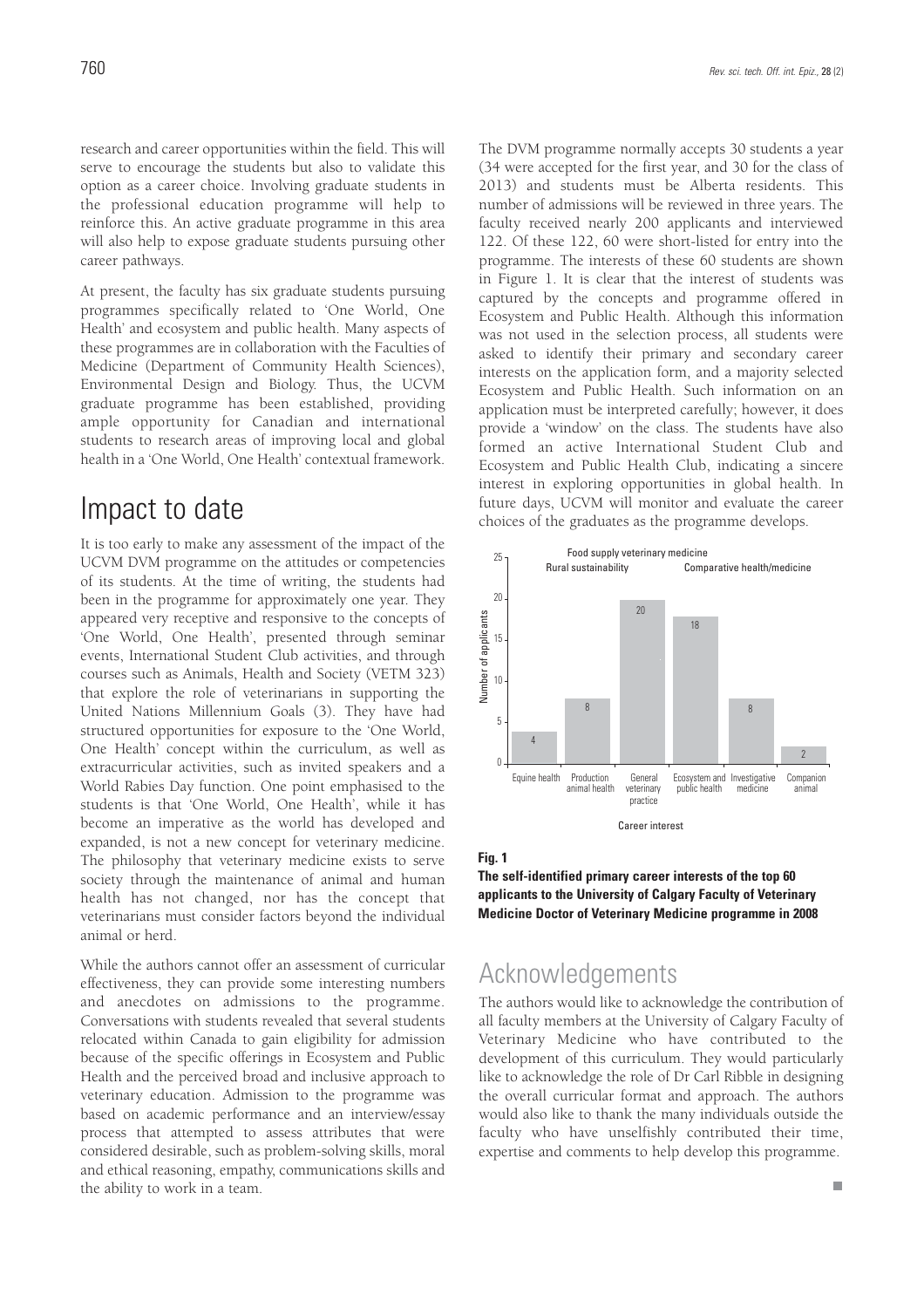## **Les innovations dans l'enseignement vétérinaire : l'importance du concept « Un monde, une seule santé » dans le programme d'enseignement de la Faculté de médecine vétérinaire de l'Université de Calgary**

A. Cribb & B. Buntain

### **Résumé**

« Un monde, une seule santé » est un concept fondamental de la médecine vétérinaire, au même titre que la médecine comparée. Toutefois, les enseignants négligent souvent d'identifier cet aspect ou de faire percevoir son importance au sein du programme d'enseignement. Le regain d'intérêt suscité par le concept « Un monde, une seule santé » s'accorde bien avec les principes qui ont servi de fondement à la création de la Faculté de médecine vétérinaire de l'Université de Calgary (UCVM). Ce concept est donc un élément clé du programme de l'UCVM, particulièrement mis en avant auprès des étudiants préparant le doctorat de médecine vétérinaire ou suivant une formation postdoctorale.

### **Mots-clés**

Canada – Doctorat de médecine vétérinaire – Enseignement vétérinaire – Innovation – Programme d'enseignement – Un monde, une seule santé – Université de Calgary.

**Innovaciones en la formación veterinaria: incorporación del concepto "Un mundo, una salud" en el plan de estudios de la Facultad de Medicina Veterinaria de la Universidad de Calgary**

A. Cribb & B. Buntain

### **Resumen**

Al igual que la medicina comparada, el concepto "Un mundo, una salud" es uno de los cimientos de las ciencias veterinarias. Pero los planes de estudios no suelen incluir su presentación, ni la demostración de su importancia. El renovado interés por el concepto "Un mundo, una salud" coincide plenamente con los principios que condujeron a la reciente fundación de la Facultad de Medicina Veterinaria de la Universidad de Calgary. Esa iniciativa, que constituye una de las componentes clave de su programa, es objeto de una especial atención en las materias que cursan los futuros doctores en medicina veterinaria y los estudiantes de posgrado.

### **Palabras clave**

Canadá – Doctorado en medicina veterinaria – Formación veterinaria – Innovación – Plan de estudios – Un mundo, una salud – Universidad de Calgary.п